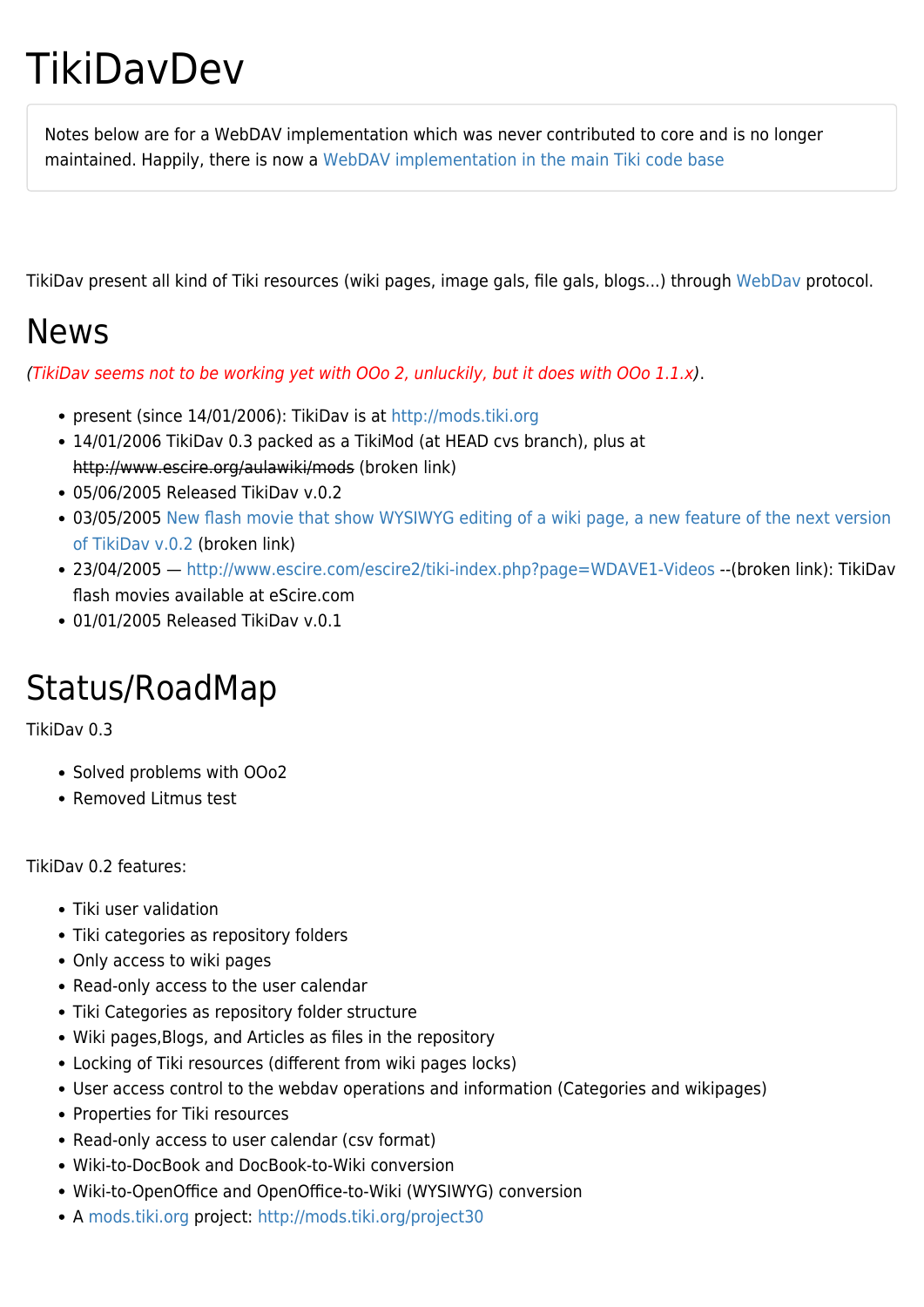## Documentation

- 1. Enable PHP 4 XSLT support with sablotron ([http://www.gingerall.com/charlie/ga/xml/x\\_sabphp.xml?s=org\)](http://www.gingerall.com/charlie/ga/xml/x_sabphp.xml?s=org)
	- On windows:
		- Uncomment the line extension=php\_xslt.dll of the php.ini file
		- Copy the libs of your PHP install directory (php/dlls) to windows/system32
	- On linux:
		- [http://www.protonicdesign.com/tutorial/sablot\\_and\\_php.php](http://www.protonicdesign.com/tutorial/sablot_and_php.php)
- 2. Unzip TikiDav at your root Tiki directory
- 3. For apache web server, modify or create an .htaccess file at Tiki directory and add this lines:

```
order deny,allow
allow from all
```
this allow client request methods GET,POST,PUT,DELETE.

- 4. Create TikiDav tables for locking and properties, using the script createTables.sql (MySQL Version), run the scripts on your Tiki Database.
- 5. Enable tiki categories and create some categorized pages
- 6. Test your webdav connection with a webdav client (DAvExplorer, MS Explorer, OpenOffice...) connecting to<http://yourserver/tikidir/tikidav.php>

More info at http://www.escire.com (broken link): <http://doc.tiki.org/Mod+TikiDav>

## TODO:

- User access control for Articles and blogs
- Move all kind of resources
- Error control
- Problems with GET request for a categorie (OOo 1.1.3 on linux)
- Wiki-to-OOo and OOo-to-Wiki bugs
- Change use of ziplib.php

### **TikiDav 0.2 Prototype at**:

<http://www.escire.com/escire2/tikidav.php> User: test/test (**read-only** permissions)

OpenOffice transformation is not supported in prototype.

You need a [WebDav](http://www.escire.com/escire2/tiki-index.php?page=AYUDE1-TikiDav) client to access the Url of TikiDav (OpenOffice, MS Explorer, DAVExplorer...), WebDav [clients help page](http://www.escire.com/escire2/tiki-index.php?page=AYUDE1-TikiDav) only spanish version for the moment.

#### **Sample:**

The Tiki page [testTikiDav](http://www.escire.com/escire2/tiki-index.php?page=testTikiDav) can be viewed and modified through Webdav using the url: <http://www.escire.com/escire2/tikidav.php/eScire/testTikiDav>